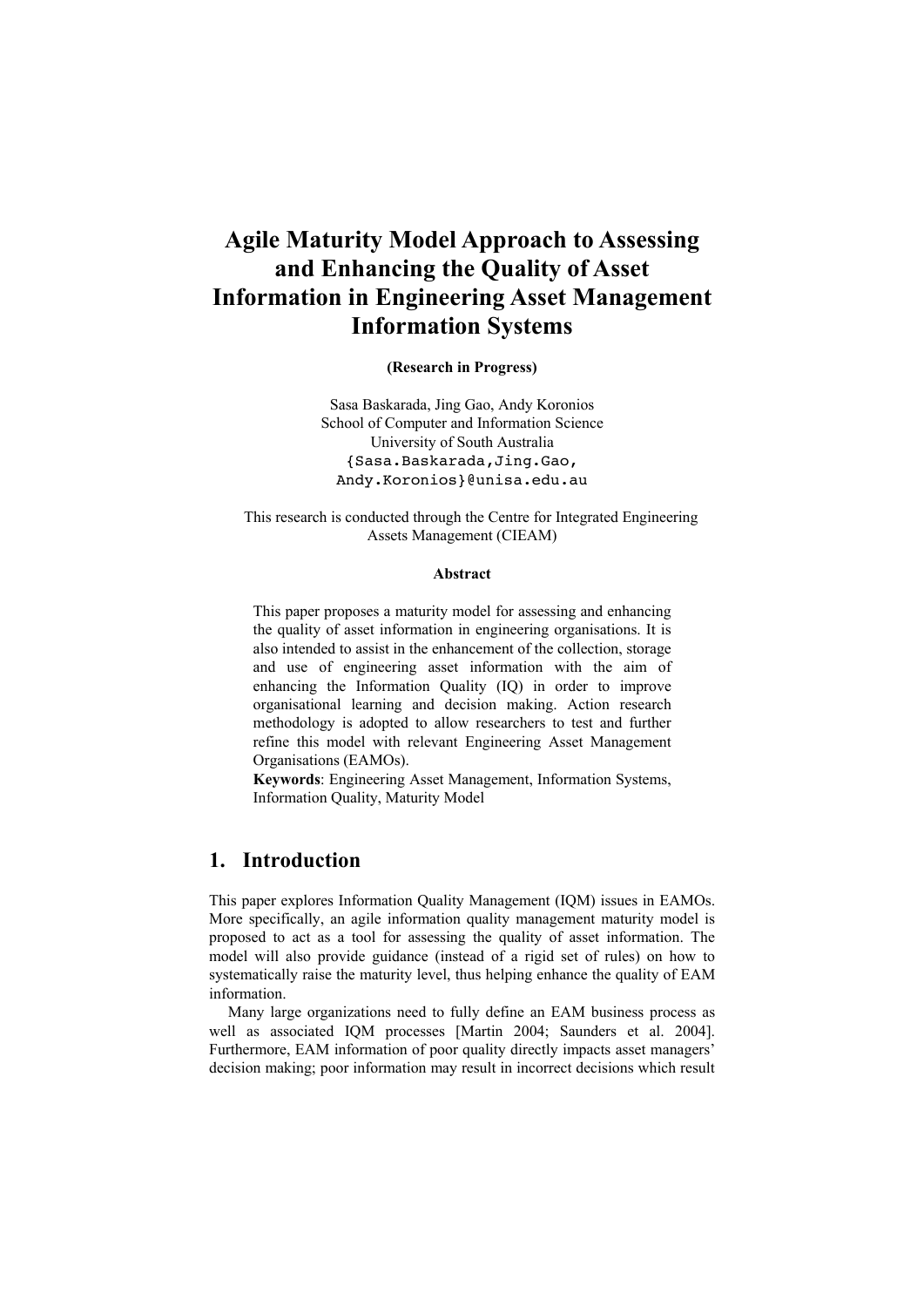in increased costs [Chengalur-Smith, Ballou & Pazer 1999; Friedman, Ted 2002; Ballou, Madnick & Wang 2003; Johnson & Dasu 2003; Knox 2004a, c; Parssian, Sarkar & Jacob 2004]. Therefore, information quality assessment becomes critical to EAMO. Given the notion that effective IQM processes result in quality information [Caballero, Gómez & Piattini 2004; Kyung-seok 2005], the maturity model presented in this paper will guide the information quality assessment by examining the quality of processes relating to information definition, capture, storage, exchange and so on.

The maturity model approach to quality assurance has already been successfully used in the software engineering community [Harter, Krishnan & Slaughter 2000; Capability Maturity Model® Integration (CMMI), Version 1.1 2002; Hotle et al. 2003]. The Capability Maturity Model (CMM) and the Capability Maturity Model Integration (CMMI) are well known methodologies used to develop and refine an organization's software development process [Farkas & Walsh 2002; Hotle et al. 2003]. They describe five maturity levels, which represent an evolutionary path of increasingly structured and methodically more mature processes. In this paper we have adapted the maturity model philosophy to IQM in EAM Information Systems (EAMIS), since by separating IQ goals in several levels (as in CMM and CMMI), it is easier to achieve partial IQ objectives in an incremental way [Caballero, Gómez & Piattini 2004]. Even though, a number of IQ maturity models have been proposed [English 1999; Laney 2002; Caballero, Gómez & Piattini 2004; Kyung-seok 2005], most of them are very generic (very high-level) and they also do not take various EAM specific processes (asset register, asset hierarchy, performance monitoring, maintenance management, etc.) into consideration. In other words, the proposed model in this paper has a specific focus on engineering asset management processes, which is thought to be a valuable contribution to the existing literature.

## **2. Information Quality**

IQ has been defined as "Fitness for use" [Juran, Gryna & Bingham 1974; Redman 1998; Tayi & Ballou 1998; Wang, RYA 1998] and it is one of the critical problems facing organizations today [Redman 1998; Parssian, Sarkar & Jacob 2004]. "Fitness for use" however implies that the concept of IQ is subjective, which means that information with quality considered appropriate for one use may not possess sufficient quality for another use [Tayi & Ballou 1998; Kahn, Strong & Wang 2002]. Therefore, assessing IQ is a challenging task. Furthermore, even though conventional view of IQ has meant "Accuracy", research findings have identified a range of IQ dimensions or quality goals including believability, completeness, relevancy, timeliness, security and so on [Wang, R.Y. & Strong 1996]. As a result, an IQ problem can be defined as any difficulty encountered along one or more quality dimensions that renders data completely or largely unfit for use [Strong, Lee & Wang 1997].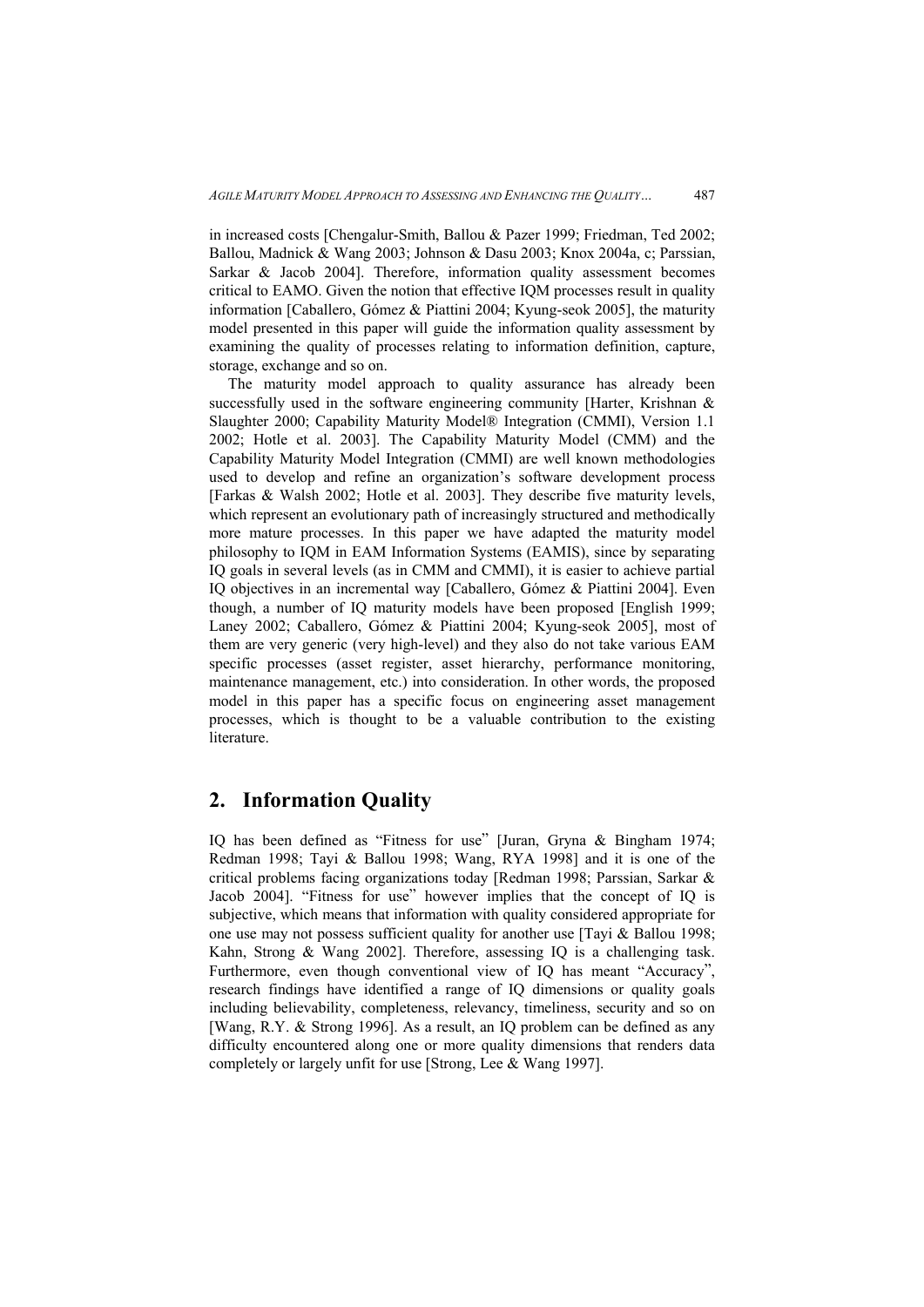Contemporary organizations heavily depend on information systems and the underlying information for everyday operation [English 1999; Huang, Lee & Wang 1999]. Consequently IQ has become a critical concern of organizations and is an active area of Management Information Systems (MIS) research [Lee et al. 2002]. In industry, IQ has been rated regularly as a top concern in data warehousing projects and despite a decade of research and practice, only ad hoc techniques are available for measuring, analyzing, and improving IQ [Lee et al. 2002].

### **2.1. The Extent of IQ Problems in Industry**

In recent times, there has been a rapid increase in the quantity of information available to and used by organizations, as well as reliance of organizations on that information [Ballou, Madnick & Wang 2003]. However, reports from META group indicate that 75% of companies in US have yet to implement any IQ initiative [Beg & Hussain 2003]. Furthermore, one study, of a major manufacturer, has found that 70% of all orders had errors [Wang, Richard Y., Ziad & Lee 2000]. Additionally, a Gartner survey shows that many financial services providers (FSPs) are experiencing operational and decision support initiatives hampered by suboptimal quality information, and that at least 40 percent of companies undertaking a CRM strategy are unaware of IQ problems in their environment [Friedman, T., Nelson & Radcliffe 2004; Knox 2004c]. Moreover, many organizations recognize the existence of IQ problems but do little about it because of a lack of perceived value [Friedman, T., Nelson & Radcliffe 2004]. Therefore, there is a growing need in industry for tools and methods which can be used to assess and enhance the quality of information.

### **2.2. Impact of Poor Information Quality**

IQ is pervasive and expensive with IQ problems costing hundreds of billion dollars each year [Redman 1998; Johnson & Dasu 2003]. The impacts of poor IQ range from operational inconvenience and ill-informed decision-making to complete stoppage of business operations [Chengalur-Smith, Ballou & Pazer 1999; Huang, Lee & Wang 1999; Ballou, Madnick & Wang 2003; Parssian, Sarkar & Jacob 2004]. Furthermore, inadequate information quality has serious implications for customer satisfaction (and thus retention) as well as operational costs and financial reporting [Knox 2004b]. Therefore, by ensuring that organizations are operating with quality information, or at least by being able to estimate the quality of information available, many of these problems can be minimized.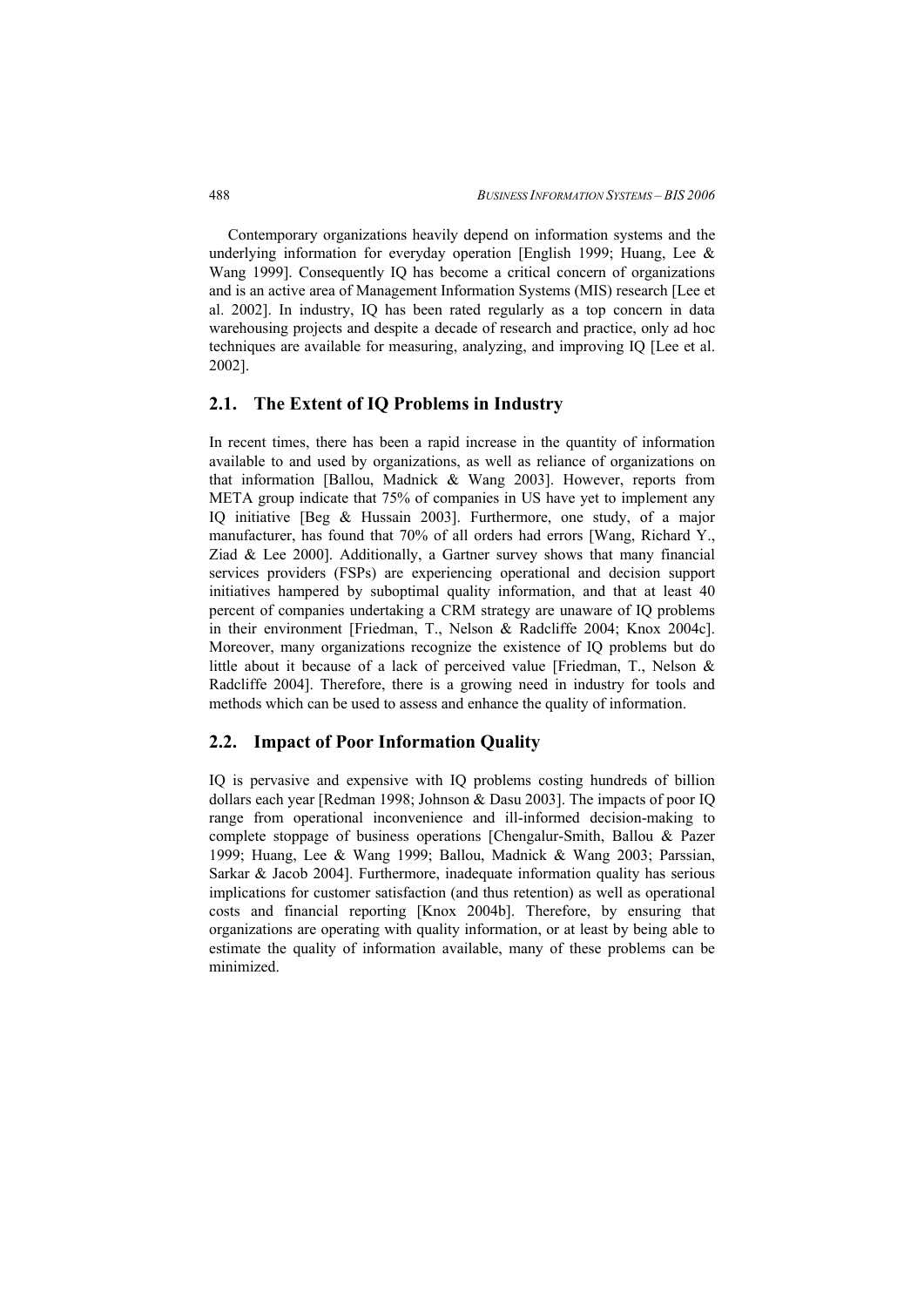#### **2.3. Enhancing the Quality of Information**

#### **2.3.1. Total Data Quality Management TDQM**

MIT's Total Data Quality Management (TDQM) program has adapted the quality improvement cycle from the manufacturing industry to IQ enhancement (Figure 1). TDQM applies the "Plan, Do, Check, Act" cycle from Deming's Total Quality Management (TQM) literature [Deming 1982] to Information Product (IP) creation [Wang, RYA 1998; Huang, Lee & Wang 1999; Allen et al. 2003; Shankaranarayan, Ziad & Wang 2003] emphasizing that IQ improvement depends on continuous feedback to the processes producing the information. Therefore, TDQM supports the notion that effective information management processes will result in quality IP, however TDQM does not detail specific processes having an impact on the quality of asset information.



Figure 1. TDQM Cycle Source: [Huang, Lee & Wang 1999].

#### **2.3.2. Information Cleansing**

The quality of information can also be enhanced through the process known as Information Cleansing (IC). As a well-recognized method, information cleansing refers to the action of detecting and correcting dirty information. However a Gartner report has found that IC solutions are employed in a minority of asset management information systems [Knox 2004c]. Furthermore, even though a number of IC software tools are available on the market [Friedman, Ted & Bitterer 2005], none of them are specifically designed for EAMIS and most IC software products currently available focus on Customer Relationship Management (CRM) systems. IC can be seen as a small part it the bigger IQM picture since not all errors can be detected, nor can all errors that are detected be easily corrected [Knox 2004c]. Therefore, the maturity model presented in this paper will also take into account various IC functions such as information profiling, matching, enhancement, monitoring and consolidation, for the purpose of enhancing the quality of asset information.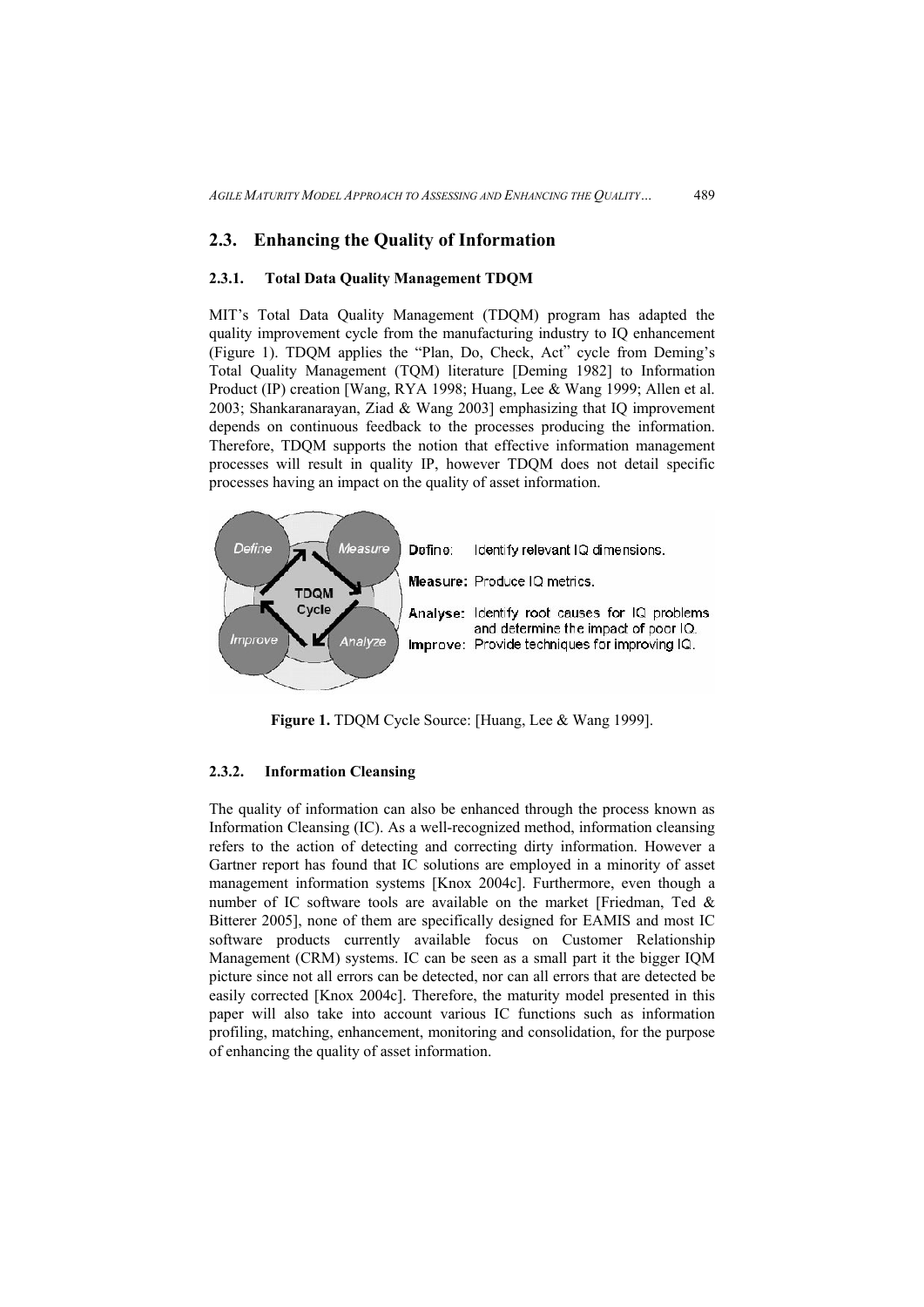## **3. Engineering Asset Management**

Industry has recently put a strong emphasis on the area of AM and the need for asset information has increased significantly [Asset Information Guideline 2001]. However, serious IQ problems have been identified in existing EAMIS [Martin 2004; Saunders et al. 2004]. Since poor quality information leads to incorrect decision making, which in turn results in increased costs, there has been a growing need for tools and methodologies which can manage and assess the quality of information in EAMIS.

An asset is anything of economic value that is owned by an organization. However, this paper focuses specifically on Engineering Asset Management (EAM) which is the process of maintaining the physical assets, such as buildings, plants or other infrastructure. The term 'Asset Management' refers to the management of assets during their entire life cycle; specification, manufacturing, deployment, maintenance, operation and subsequent retirement of assets all need to be effectively managed (Figure 2). Therefore, AM has been defined as "The process of guiding the acquisition, use and disposal of assets to make the most of their service delivery potential and manage the related risks and costs over the entire life" [Asset Management Series: Principles, Policies and Practices 1995].



**Figure 2.** Asset Lifecycle.

### **3.1. Engineering Asset Management Information**

Quality information is a crucial aspect of EAM. Moreover, although quite different from tangible assets, information itself can be seen as one of the most important assets. For instance, various performance information can be used to predict future performance and if system performance is to be measured, related information need to be captured and ascribed [Saunders et al. 2004]. Furthermore, information from EAMIS is used to support various decisionmaking processes including asset upgrading and replacement decisions. Therefore, poor quality information directly impacts asset acquisition and maintenance, potentially resulting in great economic losses.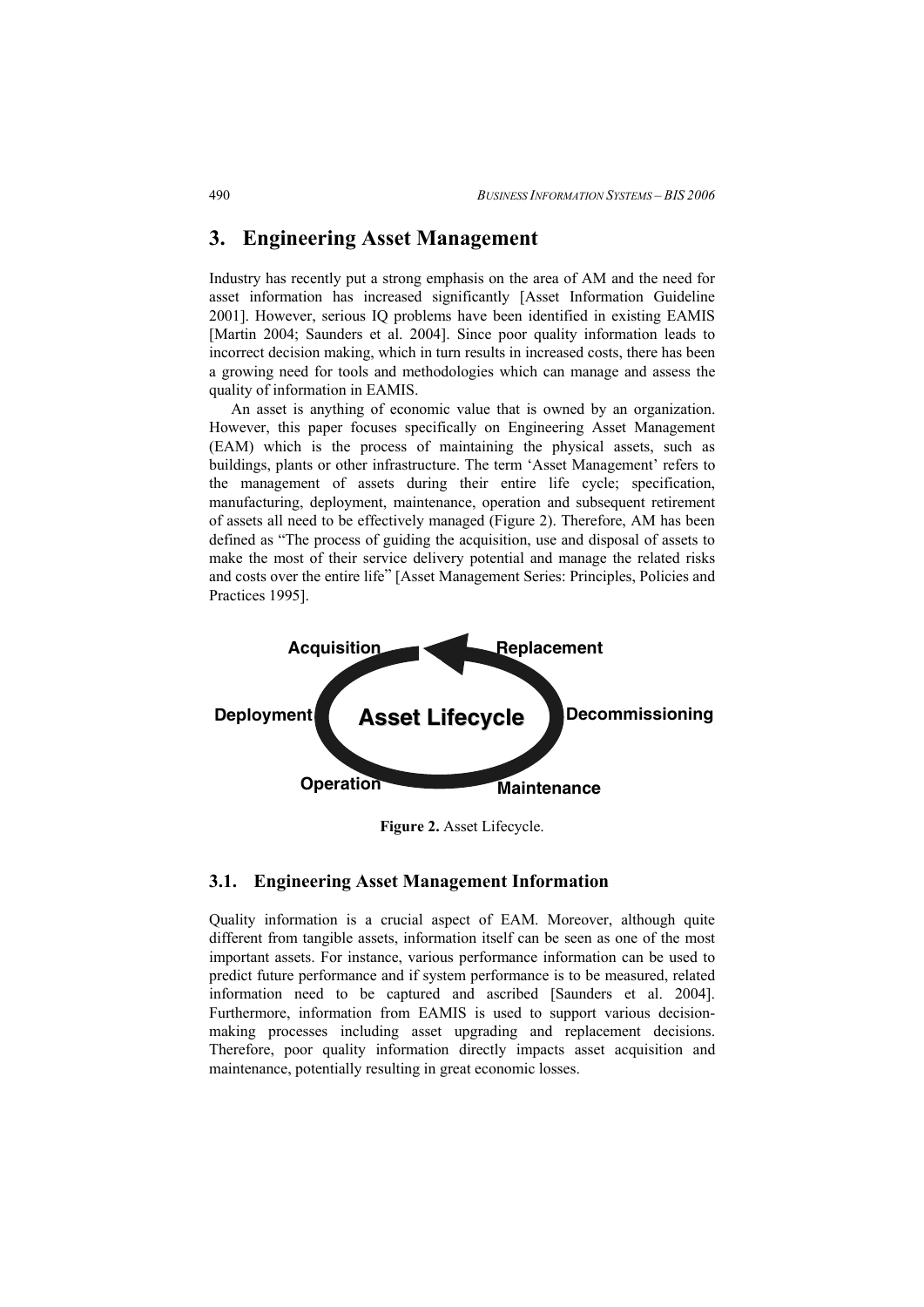#### **3.2. Information Quality in Engineering Asset Management**

Many organizations are asset heavy and thus even the very survival of some organizations profoundly depends on managing assets effectively and efficiently. For instance, the replacement value of Australian government's assets is in the order of \$371 billion, and each year the public sector spends some \$18 billion on asset maintenance [Asset Management 2001]. Therefore, organizations can potentially save a great deal of money by managing assets efficiently. Asset information is very important to organizations because it represents the collective knowledge used to manage assets as well as to produce and deliver products and services to customers [Huang, Lee & Wang 1999; Tuomi 1999; Madnick, Wang & Xian 2003]. Furthermore, since successful organizations excel by exploiting information, given that quality information can be used to create knowledge [Huang, Lee & Wang 1999; Tuomi 1999], asset managers should view IQM as a direct mean to reduce costs and impact revenue [Redman 1998; Beg & Hussain 2003].

Even though serious IQ problems have been identified in EAMIS [Saunders et al. 2004], there has been very little (EAM specific) research done in this area. The existing IQ problems in EAMIS are largely due to the fact that many organizations do not have well defined EAM processes and do not consider EAM as a core business process. Consequently, the lack of processes needed to maintain accurate asset data results in poor asset information [Martin 2004]. For instance, if EAM processes are not fully defined or mapped, information capture becomes a significant problem, hence it is likely that too much information will be collected, that it will be in the wrong format and may be incomplete or that it is collected at inappropriate levels of accuracy and precision [Saunders et al. 2004]. Furthermore, the practice of collecting too much and, in some cases, irrelevant asset information without considering the future uses further adds to existing IQ problems [Martin 2004]. Gartner research has also found that asset managers often manually enter information from production reports into Microsoft Excel or other spreadsheets for analysis, an error-prone process that is difficult to audit and validate [Knox 2004a]. This, in turn, negatively affects the quality and timeliness of decision making that can be supported, as well as internal and external confidence in reporting [Knox 2004a]. Moreover, the operational information environment of asset managers has traditionally been fragmented, with data embedded in specific applications, often using formats proprietary to the particular application [Knox 2004b]. This has been a major barrier for more-efficient (and cost-effective) trade processing, introducing latency and IQ issues because information must be transformed, manually handled or re-keyboarded as it passes between applications [Knox 2004b].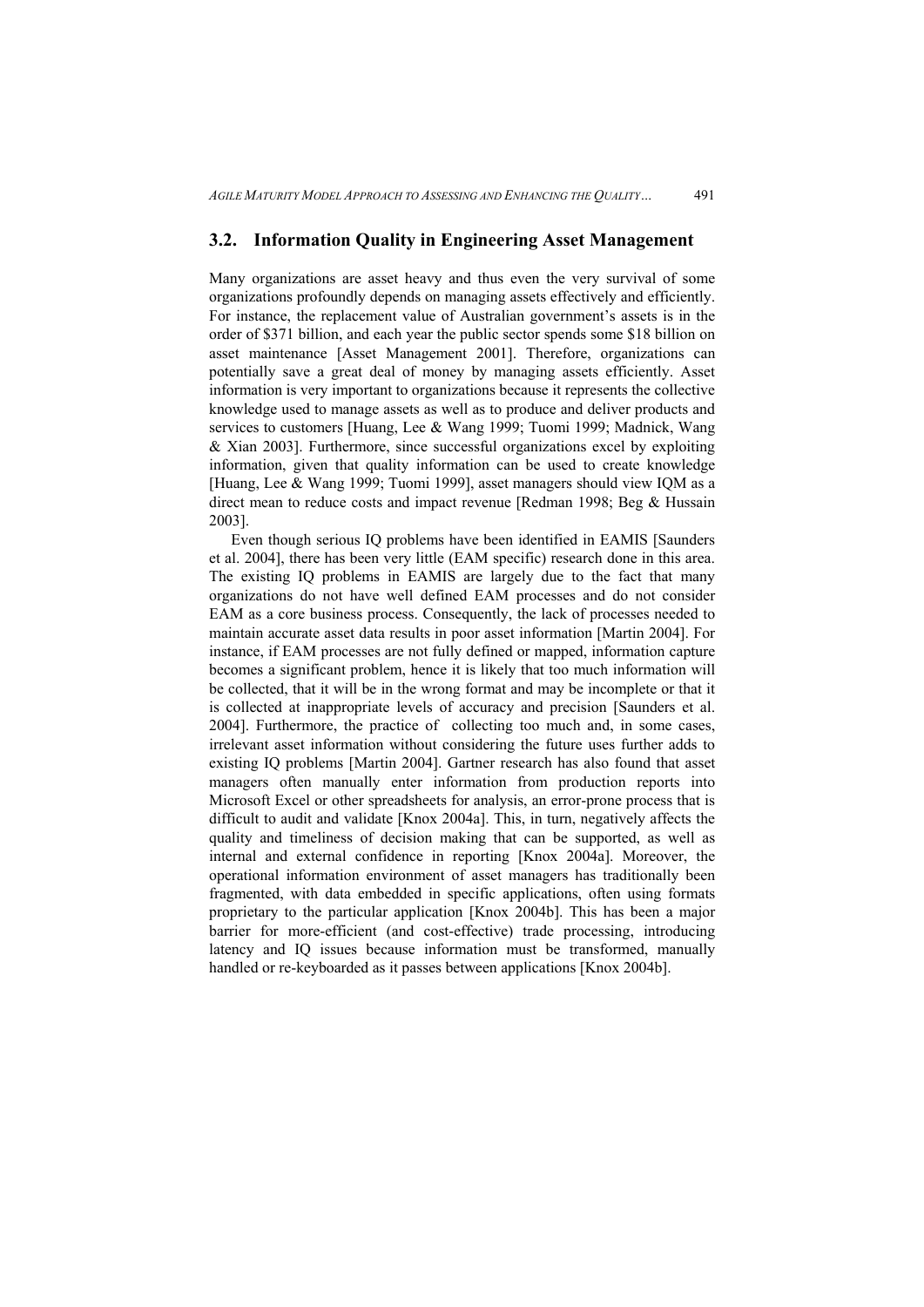## **4. Information Quality Management Maturity Model for Engineering Asset Management Information Systems**

By adapting the maturity model approach to IQM in EAMIS a method for assessing the quality of asset information will be provided. The model will also provide a basis for evaluating IQM in EAMIS along with the protocols for improving organizational IQM capability. It is thought that enhanced IQM processes will ultimately result in enhanced IQ and that by separating IQM goals in several levels (as in CMMI), it will be easier to achieve partial IQ objectives in an incremental way [Caballero, Gómez & Piattini 2004; Kyung-seok 2005]. The model also defines specific processes for IQM improvements, thus guiding organizations towards higher maturity levels.

Following the descriptions of CMMI [Capability Maturity Model® Integration (CMMI), Version 1.1 2002], maturity levels are made up of a number of process areas (Figure 3). A Process Area is a collection of related practices in an area that, when performed collectively, satisfy a set of goals considered important for making significant improvement in that area. Goals apply to a process area and describe what must be implemented to satisfy the process area. A Practice is an activity that is considered important in achieving the associated specific goal, describing the activities expected to result in achievement of the goals of a process area. Sub-Practices are detailed descriptions that provide guidance for interpreting practices. Maturity levels, process areas and goals are described in this paper. However, this paper will not go into in-depths detail to specify practices and sub-practices.



**Figure 3.** Maturity Levels, Process Areas, Goals, Practices, Sub-Practices (adopted from [Capability Maturity Model® Integration (CMMI), Version 1.1 2002]).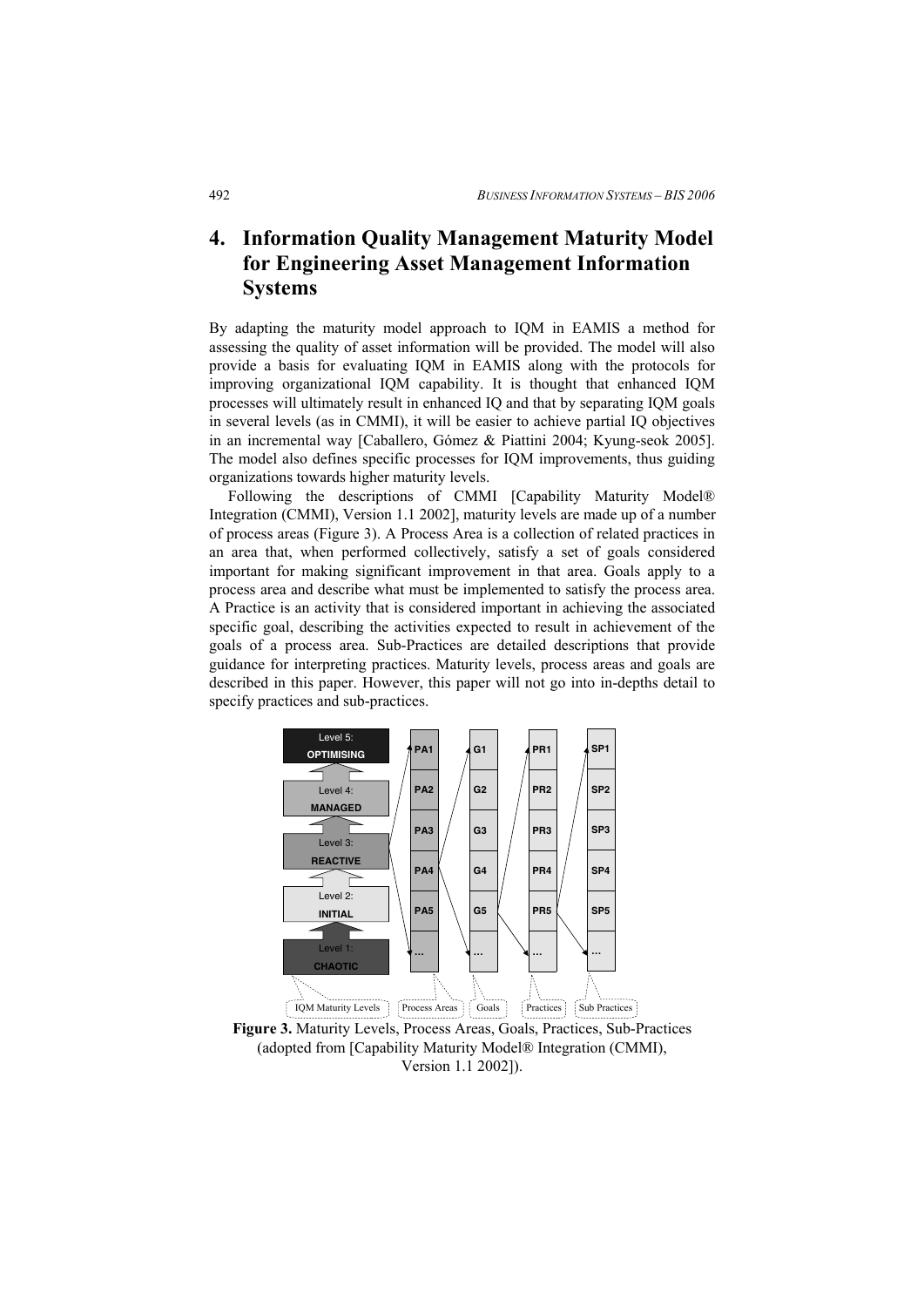Except for Level 1, each maturity level is decomposed into several process areas that indicate processes (as summarized from the literature) an organization should focus on to improve the quality of engineering asset information (Table 1 & Figure 5).

### **4.1. Level 1 – CHAOTIC**

EAM IM processes are not standardized or documented (ad-hoc). There are no processes in place for IQM and there is no awareness of any IQ issues. No attempts are made to assess or enhance IQ. Organizations on this maturity level record very little asset information and do not have a well developed asset management program. This maturity level, by definition, does not contain any process areas.

### **4.2. Level 2 – INITIAL**

Basic EAM IM processes are established. Some awareness of IQ issues is emerging, however there are still no attempts to assess or enhance IQ. Organizations on this maturity level perform basic asset management. Asset register is used to record all assets and asset attributes. Asset hierarchy and any other relationships between assets are recorded as well. Asset accounting is performed to address any legislative commitments as well as to allow for government reporting. Asset maintenance and contract management information is recorded. Resource management information such as job scheduling, monitoring and reporting is recorded. Inventory control, condition and performance monitoring information is recorded as well.

### **4.3. Level 3 – REACTIVE**

The organization has developed own EAM IM processes, which are documented and used. There is better awareness of IQ issues; however organization only reacts to IQ problems once they occur. Ad-hoc IQM processes are in use. Organizations on this maturity level utilize defined asset management, where processes are implemented to manage the assets throughout the asset life cycle. Thus, asset optimization information is managed.

## **4.4. Level 4 – MANAGED**

The organization has developed own IQM processes, which are documented and used. Major IQ problems are identified and the quality of asset information is continuously assessed and enhanced. Various commercial tools are used to perform information cleansing (data profiling, matching, enhancement, monitoring and consolidation). However, the real sources of information quality problems are not actually addressed. There are no programs for process improvements in place.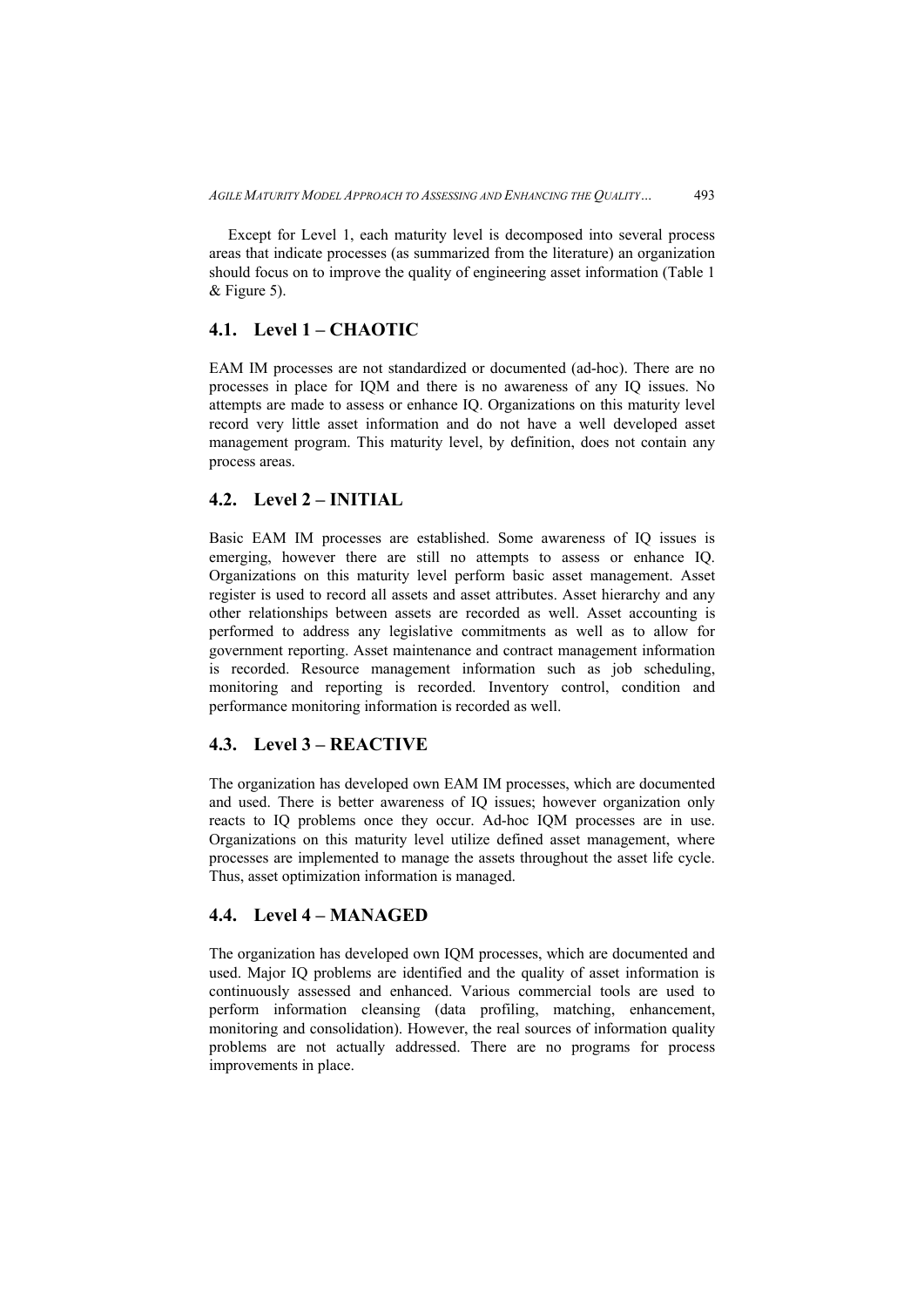

**Figure 4.** Engineering Asset Management Information Quality Maturity Model.

| Level $1$ :<br><b>CHAOTIC</b> | EAM IM processes are not standardised or documented (ad-     |
|-------------------------------|--------------------------------------------------------------|
|                               | hoc). No awareness of IQ issues. No attempts to assess or    |
|                               | enhance IQ.                                                  |
|                               | This maturity level, by definition, does not contain any     |
|                               | process areas                                                |
|                               | Basic EAM IM processes are established. Some awareness of    |
|                               | IQ issues, however no attempts to assess or enhance IQ.      |
|                               | <b>Initial Asset Information Management:</b>                 |
|                               | o Asset register information management                      |
|                               | Asset hierarchy information management<br>$\circ$            |
| Level 2:                      | Asset accounting information management<br>$\Omega$          |
| <b>INITIAL</b>                | Asset maintenance information management                     |
|                               | Contract management information management<br>$\Omega$       |
|                               | Resource management information management<br>$\circ$        |
|                               | Inventory control information management<br>$\circ$          |
|                               | Condition monitoring information management<br>$\circ$       |
|                               | Performance monitoring information management<br>$\circ$     |
|                               | The organization has developed own EAM IM processes,         |
| Level $3$ :                   | which are documented and used. Better awareness of IQ        |
| <b>REACTIVE</b>               | issues however only reacting to IQ problems once they occur. |
|                               | Ad-hoc IQM processes are in use.                             |

**Table 1.** Engineering Asset Management Information Quality Maturity Model.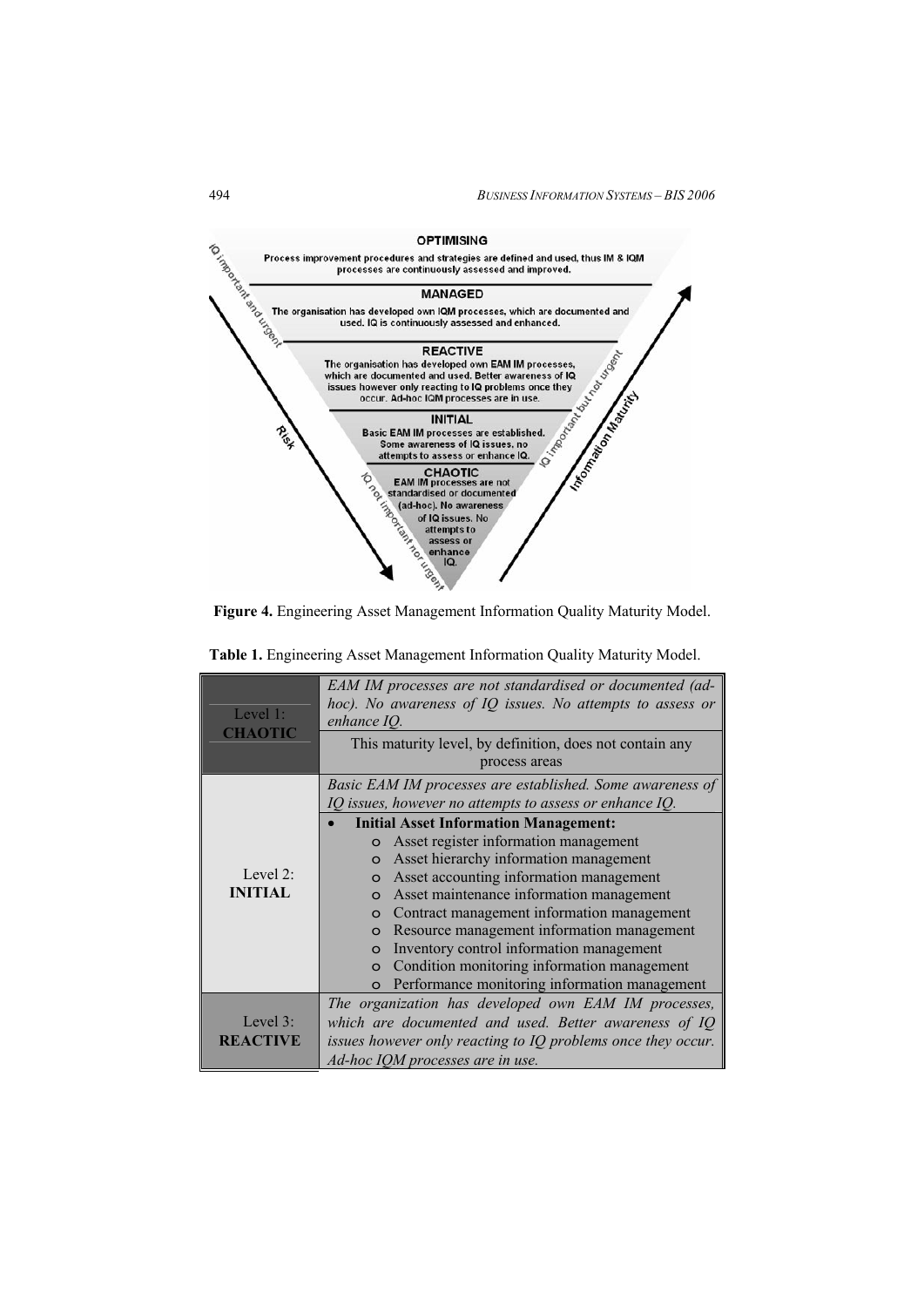|                               | <b>Defined Asset Information Management:</b>                                                               |
|-------------------------------|------------------------------------------------------------------------------------------------------------|
|                               | Initial asset information management<br>$\Omega$                                                           |
|                               |                                                                                                            |
|                               | Predictive modeling information management<br>$\circ$<br>Risk management information management<br>$\circ$ |
|                               | Asset lifecycle costing information management<br>$\circ$                                                  |
|                               | Optimizes decision making (ODM) information<br>$\Omega$                                                    |
|                               | management                                                                                                 |
|                               | <b>Reactive Asset Information Quality Management</b>                                                       |
|                               | The organization has developed own IQM processes, which                                                    |
|                               | are documented and used. IQ is continuously assessed and                                                   |
|                               | enhanced.                                                                                                  |
|                               | <b>Defined Asset Information Management</b>                                                                |
| Level $4$ <sup>.</sup>        | $^{+}$                                                                                                     |
| <b>MANAGED</b>                | <b>Managed Asset Information Quality Management:</b>                                                       |
|                               | Asset information profiling<br>$\Omega$                                                                    |
|                               | Asset information matching<br>$\circ$                                                                      |
|                               | Asset information enhancement<br>$\Omega$                                                                  |
|                               | Asset information monitoring<br>$\circ$                                                                    |
|                               | Asset information consolidation<br>$\Omega$                                                                |
|                               | IM & IQM processes are continuously assessed and                                                           |
|                               | improved. Process improvement procedures and strategies                                                    |
|                               | are defined and used.                                                                                      |
|                               | <b>Defined Asset Information Management</b>                                                                |
| Level 5:<br><b>OPTIMISING</b> | $\ddot{}$                                                                                                  |
|                               | <b>Managed Asset Information Quality Management</b><br>$\bullet$                                           |
|                               | $+$                                                                                                        |
|                               | <b>Asset Information Product Management (TDQM):</b>                                                        |
|                               | Define<br>$\Omega$                                                                                         |
|                               | Measure<br>$\Omega$                                                                                        |
|                               | Analyze<br>$\Omega$                                                                                        |
|                               | Improve<br>$\circ$                                                                                         |

## **4.5. Level 5 – OPTIMISING**

EAM IM and IQM processes are continually being assessed and improved. Process improvement procedures and strategies are defined and used. Asset information product management processes are in place. Such processes identify the root causes of information quality problems and thus allow for process improvements (preventing the information quality problems at the source).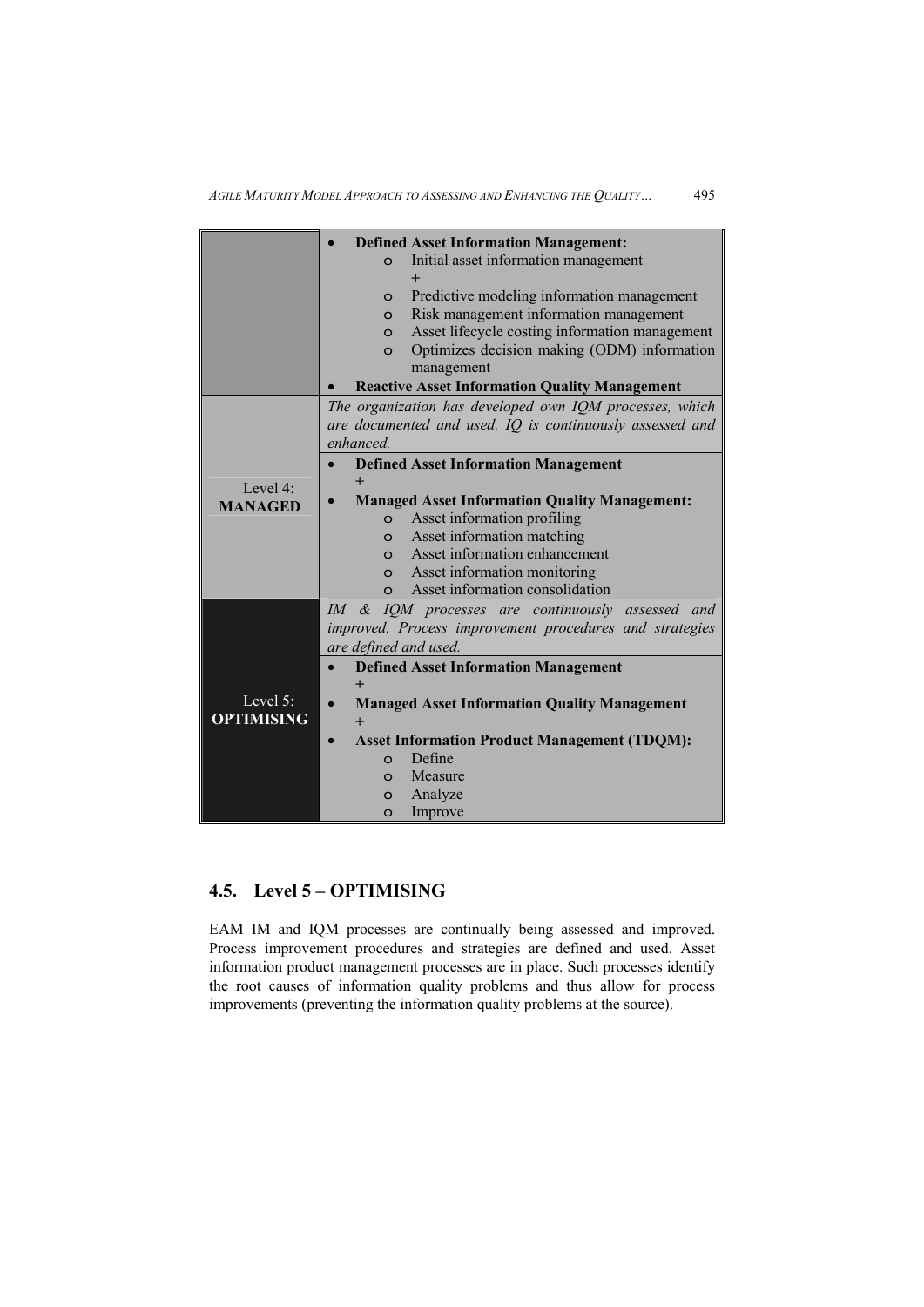

**Figure 5.** Engineering Asset Management Information Quality Maturity Model.

## **5. Conclusion**

The process of managing engineering assets is profoundly affected by the information used to make relevant decisions. Thus, poor quality information adversely affects EAM, potentially resulting in great financial losses. The maturity model presented in this paper aims to help EAM organizations in assessing the quality of asset information and IQM processes by addressing issues such as information definition, gathering, dissemination, management, exploitation, and so on.

## **6. Future Work**

EAM is an area which requires ongoing research. The adoption of the maturity model concept in asset management organizations with a specific focus on asset management processes is a unique contribution in the IQ field. This model can be used to guide the information quality assessment as well as developing EAM strategies within organizations. This preliminary model was developed from the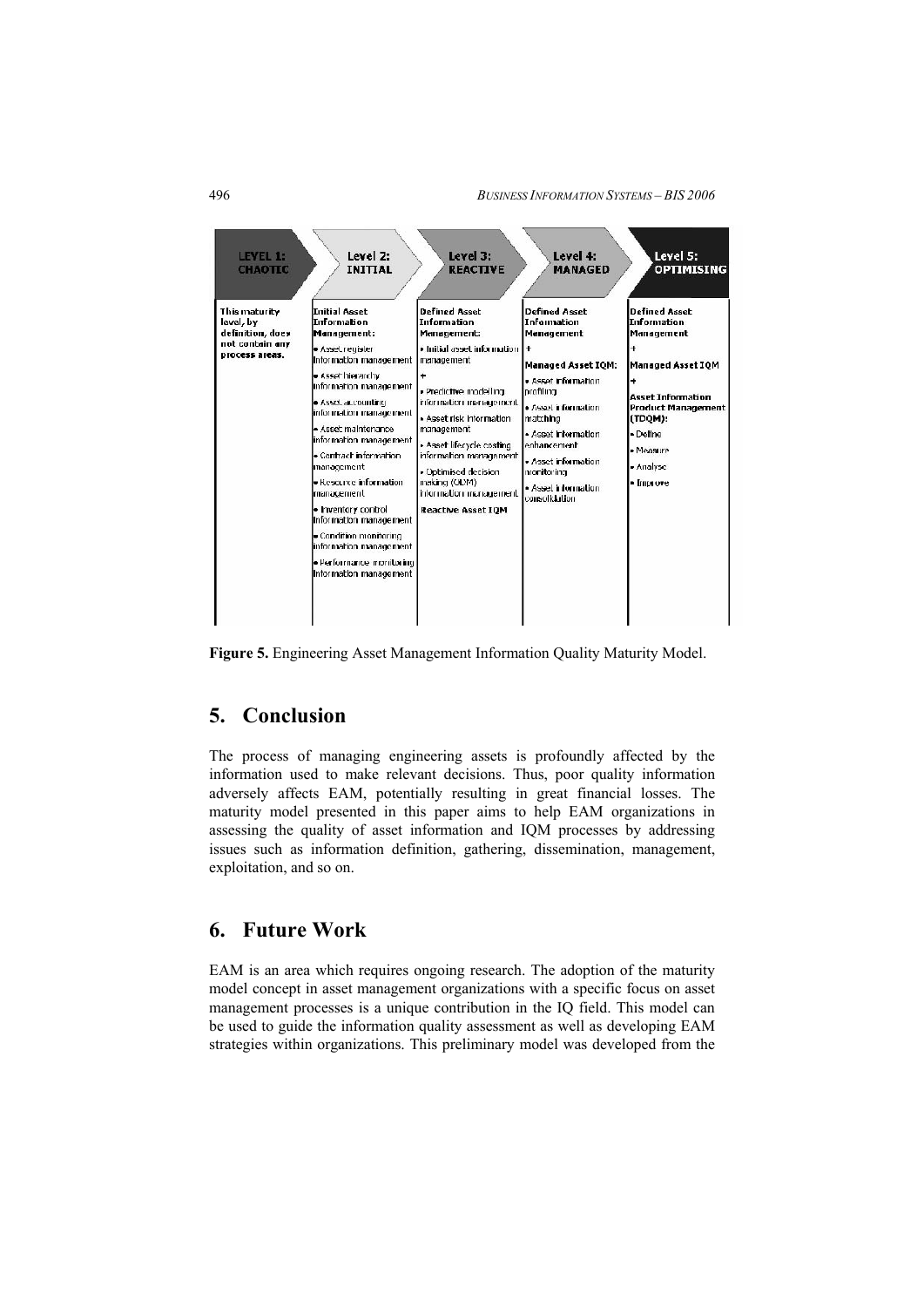literature and further research is still required to test, verify and enhance this model.

Where a specific new methodology or an improvement to a methodology is being studied, the action research may be the only relevant research method presently available [Baskerville & Wood-Harper 2002]. Therefore, it is intended to conduct two action research cycles in two large Australian EAM organizations, which will enable the researchers to test and further refine the model. Figure 5 shows how each cycle may lead to improvement of the original model (M1), resulting in a sequence of successively refined and improved models M2, M3…. [Moody & Shanks 2003].



**Figure 5.** The action research spiral (Source: [Moody & Shanks 2003]).

## **7. Acknowledgements**

This research is conducted through the Centre for Integrated Engineering Assets Management (CIEAM). The support of CIEAM partners is gratefully acknowledged.

## **8. Glossary**

| AM           | <b>Asset Management</b>                          |
|--------------|--------------------------------------------------|
| <b>CIEAM</b> | Cooperative Research Centre for Integrated EAM   |
| <b>CMM</b>   | Capability Maturity Model                        |
| <b>CMMI</b>  | Capability Maturity Model Integration            |
| <b>CRM</b>   | <b>Customer Relationship Management</b>          |
| EAM          | <b>Engineering Asset Management</b>              |
| <b>EAMIS</b> | Engineering Asset Management Information System  |
| <b>EAMO</b>  | <b>Engineering Asset Management Organization</b> |
| IC           | <b>Information Cleansing</b>                     |
| IM           | <b>Information Management</b>                    |
|              |                                                  |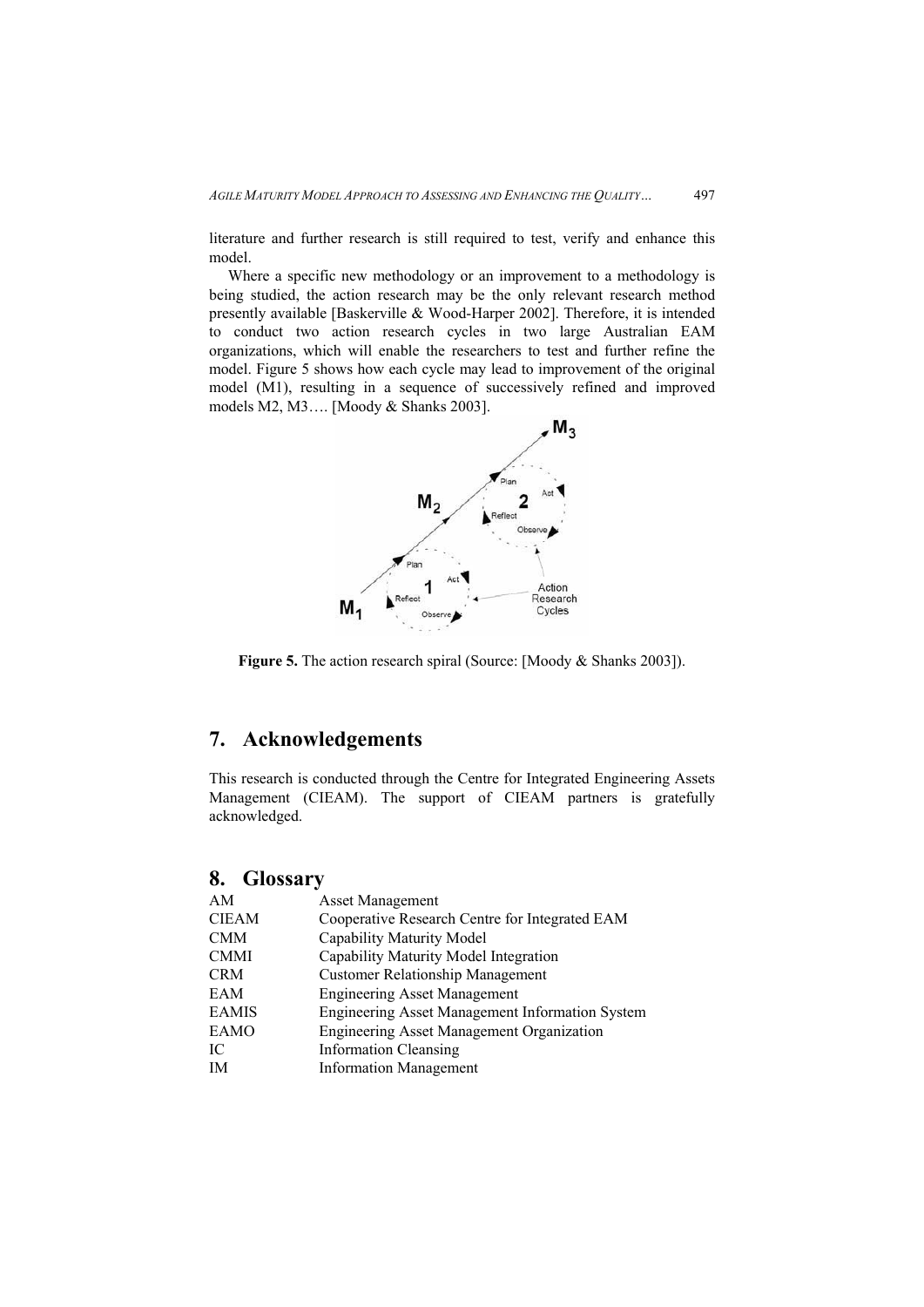| IP          | <b>Information Product</b>            |
|-------------|---------------------------------------|
| IО          | <b>Information Quality</b>            |
| <b>IOM</b>  | <b>Information Quality Management</b> |
| <b>TDQM</b> | <b>Total Data Quality Management</b>  |
| <b>TQM</b>  | <b>Total Quality Management</b>       |

## **9. References**

- [Allen et al. 2003] Allen, T, Harris, W, Madnick, S & Wang, R 2003, 'An Information Product Approach for Total Information Awareness', paper presented at the IEEE Aerospace Conference, March.
- [Asset Information Guideline 2001] *Asset Information Guideline* 2001, New South Wales. Government Asset Management Committee.
- [Asset Management 2001] *Asset Management* 2001, Australian Procurement & Construction Council Inc (APCC).
- [Asset Management Series: Principles, Policies and Practices 1995] *Asset Management Series: Principles, Policies and Practices* 1995, updated November, Victorian Government, viewed May 2005, <http://home.vicnet.net.au/~assetman/welcome.htm>.
- [Ballou, Madnick & Wang 2003] Ballou, D, Madnick, S & Wang, R 2003, 'Special Section: Assuring Information Quality', *Journal of Management Information & Systems,* vol*.* 20, no. 3, pp. 9-11.
- [Baskerville & Wood-Harper 2002] Baskerville, RL & Wood-Harper, AT 2002, 'A Critical Perspective on Action Research as a Method for Information Systems Research', in *Qualitative Research in Information Systems*, eds. MD Myers & D Avison, SAGE Publications, London, Thousand Oaks, New, Delhi.
- [Beg & Hussain 2003] Beg, J & Hussain, S 2003, *Data Quality A problem and An Approach*, Wipro Technologies.
- [Caballero, Gómez & Piattini 2004] Caballero, I, Gómez, Ó & Piattini, M 2004, 'Getting Better Information Quality by Assessing and Improving Information Quality Management', paper presented at the The Ninth International Conference on Information Quality (ICIQ-04), MIT, Cambridge, Massachusetts, November 5- 7.
- [Capability Maturity Model® Integration (CMMI), Version 1.1 2002] *Capability Maturity Model® Integration (CMMI), Version 1.1* 2002, Carnegie Mellon Software Engineering Institute, Pittsburgh.
- [Chengalur-Smith, Ballou & Pazer 1999] Chengalur-Smith, IN, Ballou, DP & Pazer, HL 1999, 'The Impact of Data Quality Information on Decision Making: An Exploratory Analysis', *IEEE Transactions on Knowledge and Data Engineering,* vol*.* 11, no. 6, pp. 853-864.
- [Deming 1982] Deming, WE 1982, *Out of the Crisis*, MIT Press, Cambridge.
- [English 1999] English, LP 1999, *Improving Data Warehouse and Business Information Quality*, Wiley Computer Publishing, New York, Chichester, Weinheim, Brisbane, Singapore, Toronto.
- [Farkas & Walsh 2002] Farkas, A & Walsh, C 2002, 'A Perspective of the Common Criteria in Modern IT Business', paper presented at the 3rd International Common Criteria Conference, May.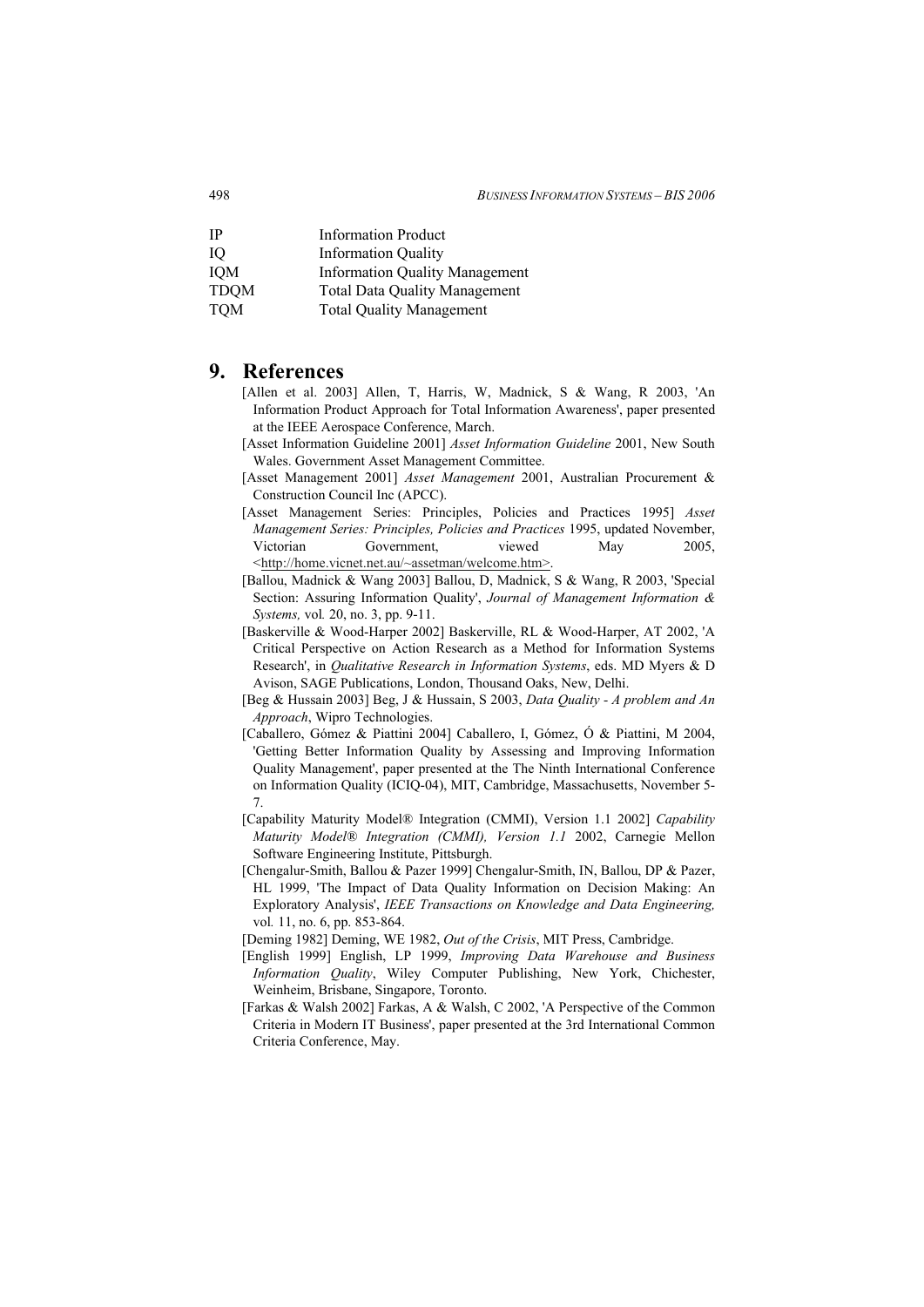- [Friedman, Ted 2002] Friedman, T 2002, *A Strategic Approach to Improving Data Quality*, Gartner Research.
- [Friedman, T., Nelson & Radcliffe 2004] Friedman, T, Nelson, S & Radcliffe, J 2004, *CRM Demands Data Cleansing*, Gartner Research.
- [Friedman, Ted & Bitterer 2005] Friedman, T & Bitterer, A 2005, *MarketScope Update: Data Quality Technology, 2005*, Gartner Research.
- [Harter, Krishnan & Slaughter 2000] Harter, DE, Krishnan, MS & Slaughter, SA 2000, 'Effects of Process Maturity on Quality, Cycle Time, and Effort in Software Product Development', *Management Science,* vol*.* 46, no. 4, April, pp. 451-466.
- [Hotle et al. 2003] Hotle, M, Iyengar, P, Solon, B & Bittinger, S 2003, *CMM Is a Competitive Differentiator in the Software Industry*, Gartner Research.
- [Huang, Lee & Wang 1999] Huang, KT, Lee, YW & Wang, RY 1999, *Quality Information and Knowledge*, Upper Saddle River: Prentice Hall.
- [Juran, Gryna & Bingham 1974] Juran, JM, Gryna, FMJ & Bingham, RS 1974, *Quality Control Handbook*, 3 edn, McGraw-Hill Book Co, New York, NY.
- [Kahn, Strong & Wang 2002] Kahn, B, Strong, D & Wang, R 2002, 'Information Quality Benchmarks: Product and Service Performance', *Communications of the ACM*, April, pp. 184-192.
- [Knox 2004a] Knox, M 2004a, *Asset Managers Are Building Their BI Environments*, Gartner Research.
- [Knox 2004b] Knox, M 2004b, *Asset Managers Move to Centralized Data and Data Management*, Gartner Research.
- [Knox 2004c] Knox, M 2004c, *Banks and Asset Managers Are Enhancing Data Quality*, Gartner Research.
- [Kyung-seok 2005] Kyung-seok, R 2005, 'A study on data quality management maturity model', paper presented at the Advanced Communication Technology, 2005, ICACT 2005. The 7th International Conference on Advanced Communications Technology.
- [Laney 2002] Laney, D 2002, *Ascending the Information Maturity Model: Part 1 Data Quality*, METAGroup.
- [Lee et al. 2002] Lee, Y, Strong, D, Kahn, B & Wang, R 2002, 'AIMQ: A Methodology for Information Quality Assessment', *Information & Management,*  vol*.* 40, no. 2, December, pp. 133-146.
- [Johnson & Dasu 2003] Johnson, T & Dasu, T 2003, 'Data Quality and Data Cleaning: An Overview', paper presented at the 2003 ACM SIGMOD International Conference on Management of Data, San Diego, California, June 9- 12.
- [Madnick, Wang & Xian 2003] Madnick, S, Wang, R & Xian, X 2003, 'The Design and Implementation of a Corporate Householding Knowledge Processor to Improve Data Quality', *Journal of Management Information Systems,* vol*.* 20, no. 3, pp. 41-69.
- [Martin 2004] Martin, A 2004, *Facility manager or asset manager? a view on asset management*, pp. 18-24.
- [Moody & Shanks 2003] Moody, DL & Shanks, GG 2003, 'Improving the quality of data models: empirical validation of a quality management framework', *Information Systems,* vol*.* 28, no. 6, September, pp. 619-650.
- [Parssian, Sarkar & Jacob 2004] Parssian, A, Sarkar, S & Jacob, VS 2004, 'Assessing Data Quality for Information Products: Impact of Selection, Projection, and Cartesian Product', *Management Science,* vol*.* 50, no. 7, july, pp. 967-983.